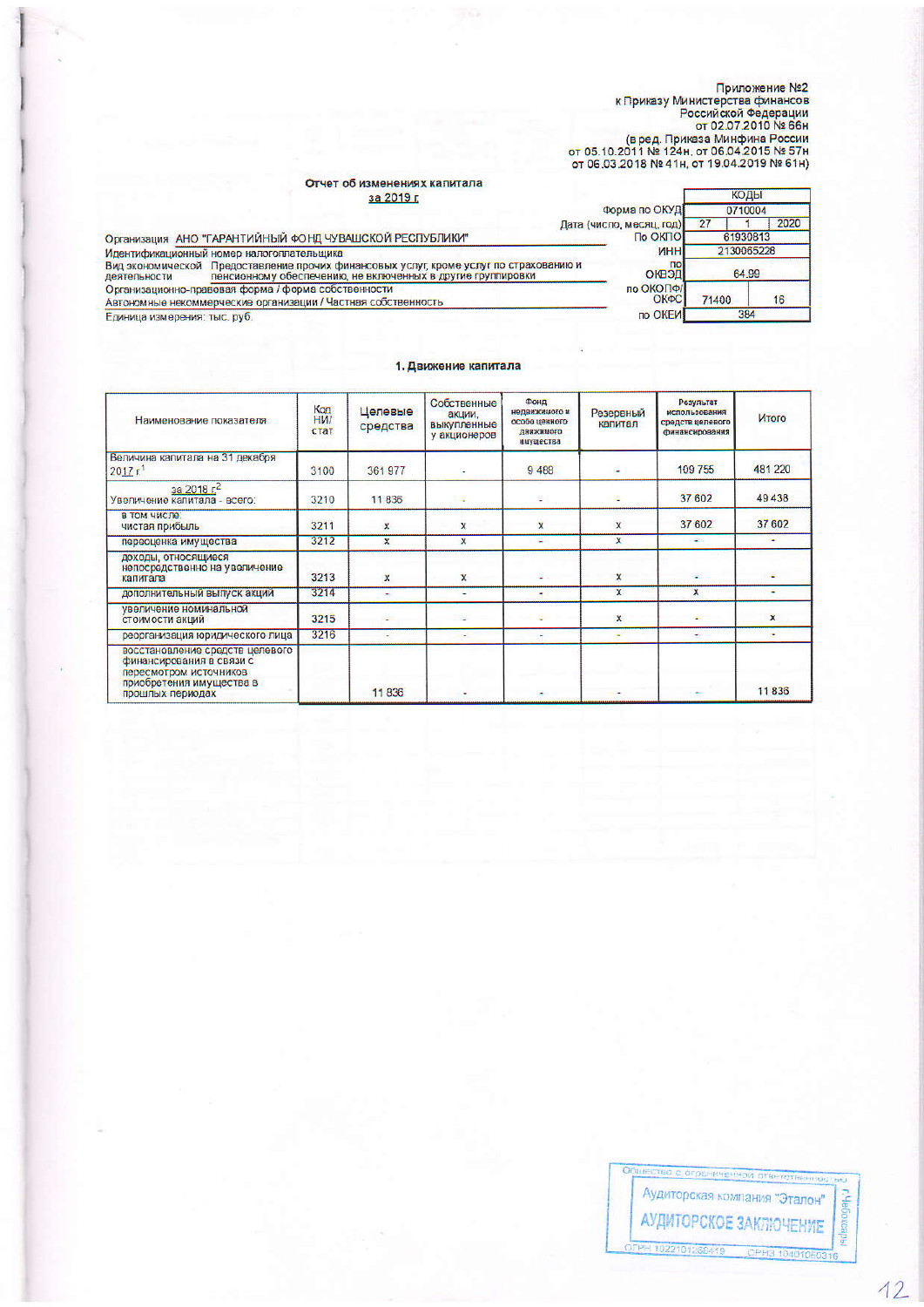## Форма 0710004 с. 2

| Наименование показателя                                                                                                               | Код<br><b>HVI</b><br>стат | Целевые<br>средства       | Собственные<br>акции,<br>выкупленные<br>у акционеров | Фонд<br>недвижныего и<br>особо ценного<br>движимого<br>имущества | Резервный<br>капитал    | Результат<br>использования<br>средств целевого<br>финансирования | Итого                     |
|---------------------------------------------------------------------------------------------------------------------------------------|---------------------------|---------------------------|------------------------------------------------------|------------------------------------------------------------------|-------------------------|------------------------------------------------------------------|---------------------------|
| Уменьшение капитала - всего:                                                                                                          | 3220                      | ٠                         |                                                      |                                                                  | ٠                       |                                                                  |                           |
| в том числе:<br>убыток                                                                                                                | 3221                      | X                         | $\mathbf{x}$                                         | ×                                                                | $\mathbf{x}$            |                                                                  |                           |
| переоценка имущества                                                                                                                  | 3222                      | $\overline{\mathbf{x}}$   | $\overline{\mathbf{x}}$                              | ÷                                                                | $\mathbf{x}$            | υ                                                                | ä,                        |
| расходы, относящиеся<br>непосредственно на уменьшение<br>капитала                                                                     | 3223                      | $\boldsymbol{\mathsf{x}}$ | $\mathsf{x}$                                         |                                                                  | ×                       | ÷                                                                | Ξ                         |
| уменьшение номинальной<br>стоимости акции                                                                                             | 3224                      | ÷                         |                                                      |                                                                  | X                       | ٠                                                                | ¥                         |
| уменьшение количества акций                                                                                                           | 3225                      | ٠                         | ı.                                                   | ٠                                                                | X                       | ٠                                                                | ÷                         |
| реорганизация юридического лица                                                                                                       | 3226                      | ٠                         | ÷                                                    | ×                                                                |                         | ٠                                                                | ч                         |
| дивиденды                                                                                                                             | 3227                      | $\mathbf{x}$              | $\boldsymbol{x}$                                     | $\mathbf{x}$                                                     | X                       | ٠                                                                | ٠                         |
| Изменение добавочного капитала                                                                                                        | 3230                      | $\overline{\mathbf{x}}$   | $\boldsymbol{x}$                                     | ۷                                                                | ۷                       | ٠                                                                | $\mathbf x$               |
| Изменение резервного капитала                                                                                                         | 3240                      | $\overline{\mathbf{x}}$   | $\overline{\mathbf{x}}$                              | X                                                                | ÷                       | ٠                                                                | $\boldsymbol{\mathsf{x}}$ |
| восстановление средств целевого<br>финансирования в связи с<br>пересмотром источников<br>приобретения имущества в<br>прошлых периодах |                           |                           |                                                      | ٠                                                                |                         | $-11264$                                                         | $-11264$                  |
| Величина капитала на 31 декабря<br>$2018F^2$                                                                                          | 3200                      | 373 813                   | ٠                                                    | 9488                                                             | ٠                       | 136 093                                                          | 519394                    |
| за 2019 г. 3<br>Увеличение капитала - всего:                                                                                          | 3310                      | 13 168                    | ۷                                                    |                                                                  | ÷                       | 20 486                                                           | 33 654                    |
| в том числе<br>чистая прибыль                                                                                                         | 3311                      | X                         | X                                                    | X                                                                | X                       | 20 486                                                           | 20 486<br>۰.              |
| переоценка имущества                                                                                                                  | 3312                      | $\overline{\mathsf{x}}$   | $\mathsf{x}$                                         | ä,                                                               | $\overline{\mathsf{x}}$ | ä,                                                               |                           |
| доходы, относящиеся<br>непосредственно на увеличение<br>капитала                                                                      | 3313                      | x                         | $\mathbf{x}$                                         | ۵                                                                | X                       |                                                                  |                           |
| дополнительный выпуск акций                                                                                                           | 3314                      | ¥.                        | ÷                                                    | ٠                                                                | $\overline{\mathbf{x}}$ | $\overline{\mathbf{x}}$                                          |                           |
| увеличение номинальной<br>стоимости акций                                                                                             | 3315                      | ۰                         |                                                      | u                                                                | x                       |                                                                  | x                         |
| реорганизация юридического лица                                                                                                       | 3316                      |                           | ۷                                                    | ×                                                                | ٠                       | $\overline{\phantom{a}}$                                         |                           |
| субсидии бюджетов разных уровней                                                                                                      |                           | 13 168                    | l,                                                   | ÷,                                                               | c                       | $\ddot{}$                                                        | 13 168                    |
| Уменьшение капитала - всего                                                                                                           | 3320                      | L                         | u,                                                   | ÷                                                                | ٠                       | ٠                                                                |                           |
| в том числе:<br>убыток                                                                                                                | 3321                      | x                         | $\boldsymbol{x}$                                     | x                                                                | ×                       | ٠                                                                | z                         |
| переоценка имущества                                                                                                                  | 3322                      | X                         | $\overline{\mathbf{x}}$                              | ۷                                                                | X                       | ٠                                                                |                           |
| расходы, относящиеся<br>непосредственно на уменьшение<br>капитала                                                                     | 3323                      | $\mathbf x$               | X                                                    | ٠                                                                | $\mathbf{x}$            |                                                                  |                           |
| уменьшение номинальной<br>стоимости акций                                                                                             | 3324                      |                           | ÷                                                    | ۰                                                                | X                       |                                                                  | ٠                         |
| үменьшение количества акций                                                                                                           | 3325                      | ٠                         | ٠                                                    | Ψ                                                                | $\overline{\mathbf{x}}$ | ÷                                                                | u                         |
| реорганизация юридического лица                                                                                                       | 3326                      | ۷                         | ٠                                                    | ÷                                                                | ٠                       | ¥                                                                | ÷,                        |
| дивиденды                                                                                                                             | 3327                      | $\mathbf{x}$              | X                                                    | $\overline{\mathsf{x}}$                                          | $\boldsymbol{x}$        | ٠                                                                | ù,                        |
| Изменение добавочного капитала                                                                                                        | 3330                      | x                         | $\boldsymbol{\mathsf{x}}$                            | G.                                                               | ÷                       | ÷                                                                | X                         |
| Изменение резервного капитала                                                                                                         | 3340                      | $\overline{\mathbf{x}}$   | $\mathbf{x}$                                         | x                                                                | ٠                       | z                                                                | $\overline{\mathbf{x}}$   |
| Величина капитала на 31 декабря<br>2019 <sub>5</sub>                                                                                  | 3300                      | 386 981                   |                                                      | 9488                                                             |                         | 156 579                                                          | 553048                    |

щество с ограникенной о Аудиторская компания "Эталон" **Dehit** АУДИТОРСКОЕ ЗАКЛЮЧЕНИЕ OFPH 1022101268419 OPH3 1040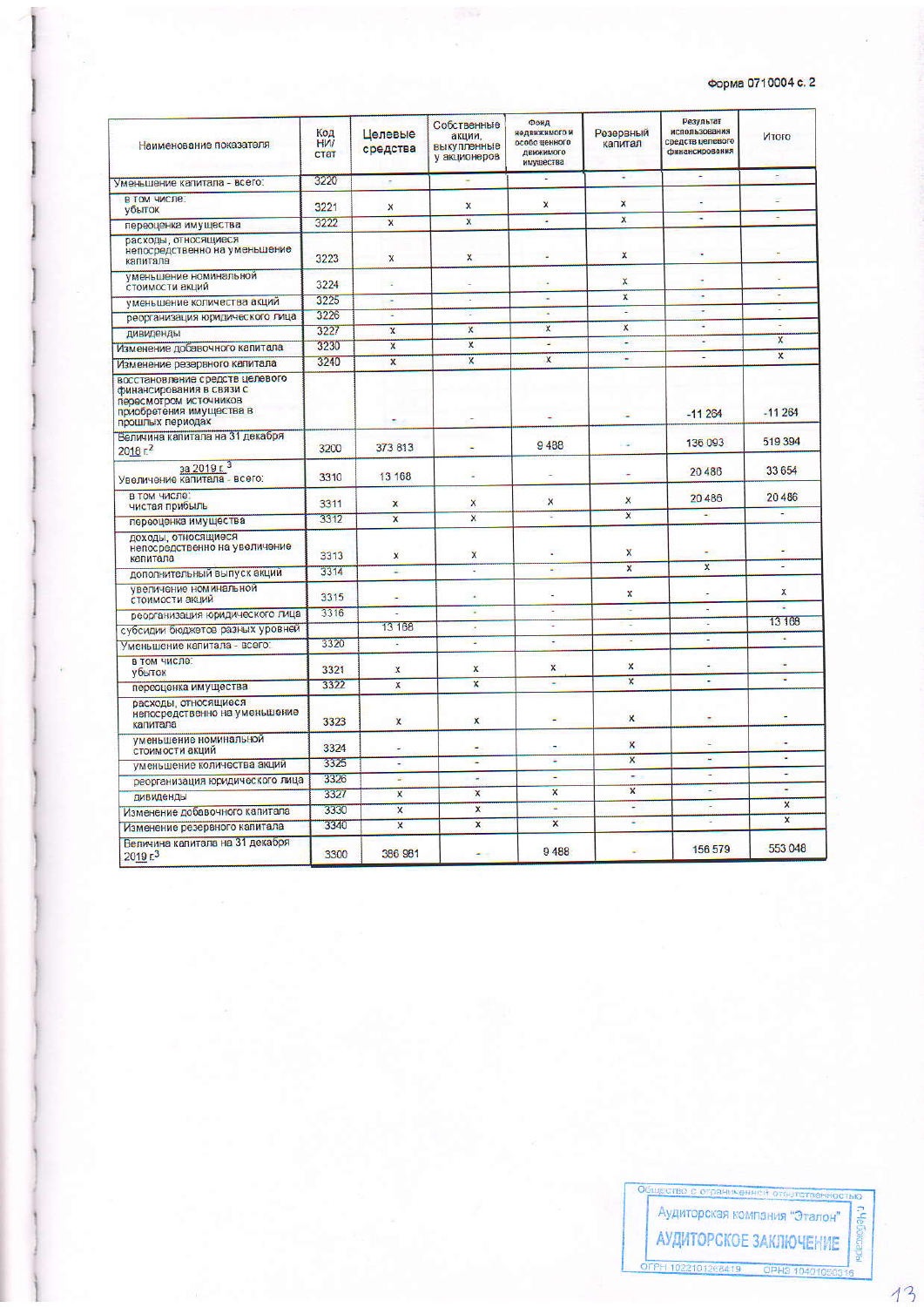# 2. Корректировки в связи с изменением учетной политики и исправлением ошибок

|                                                                                                                                                                                                                | Код               | На 31 декабря         | Изменения капитала за 2018 г.      | На 31 декабря            |                     |
|----------------------------------------------------------------------------------------------------------------------------------------------------------------------------------------------------------------|-------------------|-----------------------|------------------------------------|--------------------------|---------------------|
| Наименование показателя                                                                                                                                                                                        | <b>HW</b><br>стат | $2017$ Γ <sup>1</sup> | за счет чистой<br>прибыли (убытка) | за счет иных<br>факторов | 2018 r <sup>2</sup> |
| Капитал - всего<br>до корректировок<br>корректировка в связи с:<br>изменением учетной политики<br>исправлением ошибок<br>после корректировок                                                                   | 3400              |                       |                                    |                          |                     |
|                                                                                                                                                                                                                | 3410              |                       |                                    |                          |                     |
|                                                                                                                                                                                                                | 3420              |                       |                                    |                          |                     |
|                                                                                                                                                                                                                | 3500              |                       |                                    |                          |                     |
| В ТОМ ЧИСЛО:<br>нераспределенная прибыль (непокрытый<br>убыток).<br>до корректировок<br>корректировка в связи с:<br>изменением учетной политики<br>исправлением ошибок<br>после корректировок                  | 3401              |                       |                                    |                          |                     |
|                                                                                                                                                                                                                | 3411              |                       |                                    | gi =                     |                     |
|                                                                                                                                                                                                                | 3421              |                       |                                    |                          |                     |
|                                                                                                                                                                                                                | 3501              |                       | <b>COL</b>                         |                          |                     |
| другие статьи капитала, по которым<br>осуществлены корректировки:<br>(по статьям)<br>до корректировок<br>корректировка в связи с:<br>изменением учетной политики<br>исправлением ошибок<br>после корректировок | 3402              |                       |                                    |                          |                     |
|                                                                                                                                                                                                                | 3412              |                       |                                    |                          |                     |
|                                                                                                                                                                                                                | 3422              |                       | $\overline{\phantom{a}}$           |                          |                     |
|                                                                                                                                                                                                                | 3502              |                       |                                    |                          |                     |

ство с ограниченной ответстваннос

C